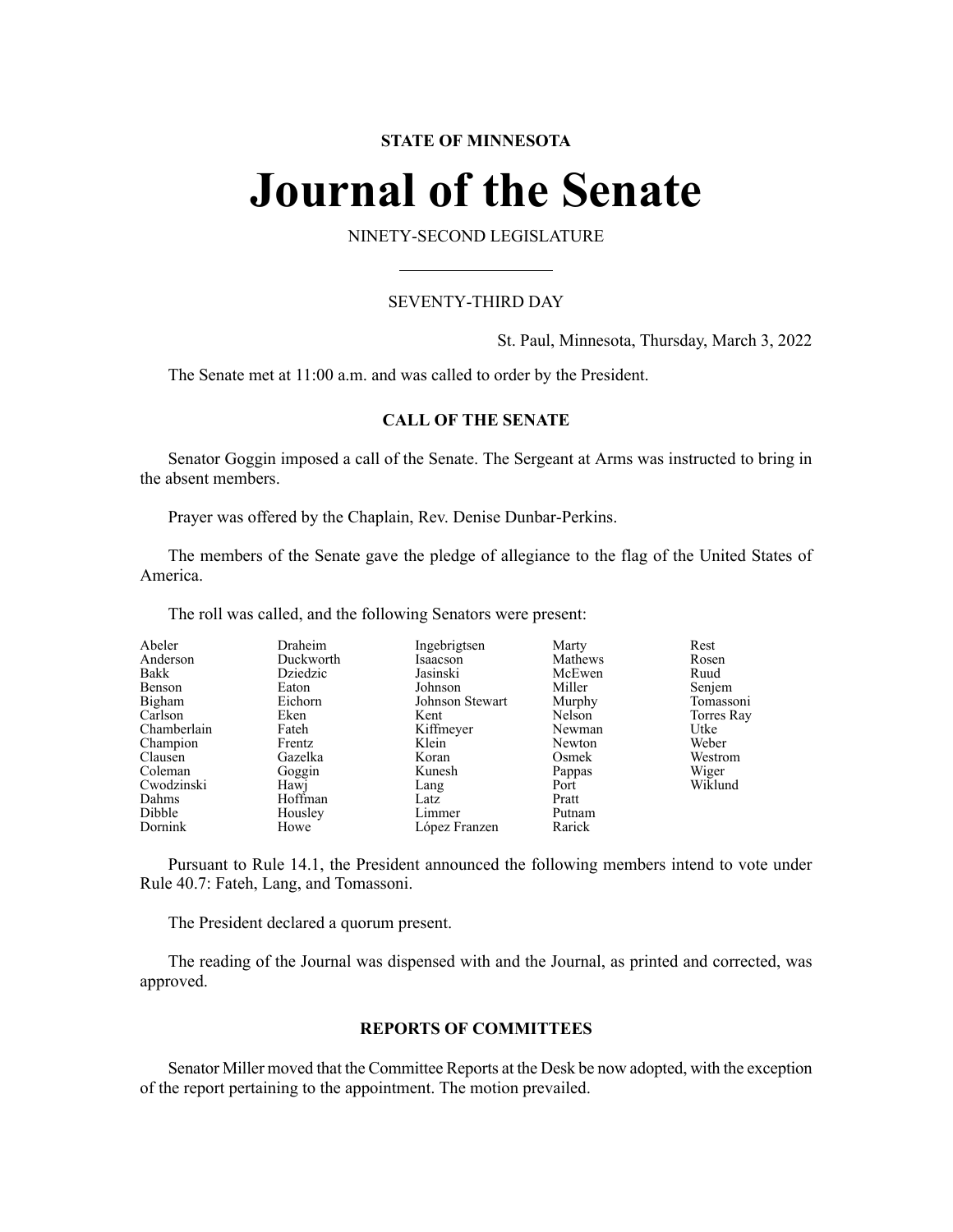# **Senator Abeler from the Committee on Human Services Reform Finance and Policy, to which was referred**

**S.F. No. 3470:** A bill for an act relating to human services; adding priority for trauma-informed services; creating a study on sexual exploitation and trafficking; appropriating money for study on sexual exploitation and trafficking; appropriating money for sexually exploited youth; amending Minnesota Statutes 2020, section 145.4716, by adding a subdivision.

Reports the same back with the recommendation that the bill do pass and be re-referred to the Committee on Health and Human Services Finance and Policy. Report adopted.

# **Senator Abeler from the Committee on Human Services Reform Finance and Policy, to which was referred**

**S.F. No. 3408:** A bill for an act relating to employees; modifying the membership and duties of the Task Force on Subminimum Wages; amending Laws 2021, First Special Session chapter 7, article 17, section 14.

Reports the same back with the recommendation that the bill be amended as follows:

Page 4, lines 6 and 7, reinstate the stricken language

Page 4, lines 7 and 8, delete the new language

Page 4, lines 11 and 12, reinstate the stricken language

Page 4, lines 12 and 13, delete the new language

Page 4, lines 23 to 26, reinstate the stricken language

Page 4, lines 26 and 27, delete the new language

And when so amended the bill do pass and be re-referred to the Committee on State Government Finance and Policy and Elections. Amendments adopted. Report adopted.

# **Senator Ingebrigtsen from the Committee on Environment and Natural Resources Finance, to which was re-referred**

**S.F. No. 2768:** A bill for an act relating to environment; establishing certified salt applicator program; limiting liability; requiring a report; proposing coding for new law in Minnesota Statutes, chapter 116.

Reports the same back with the recommendation that the bill do pass and be re-referred to the Committee on Civil Law and Data Practices Policy. Report adopted.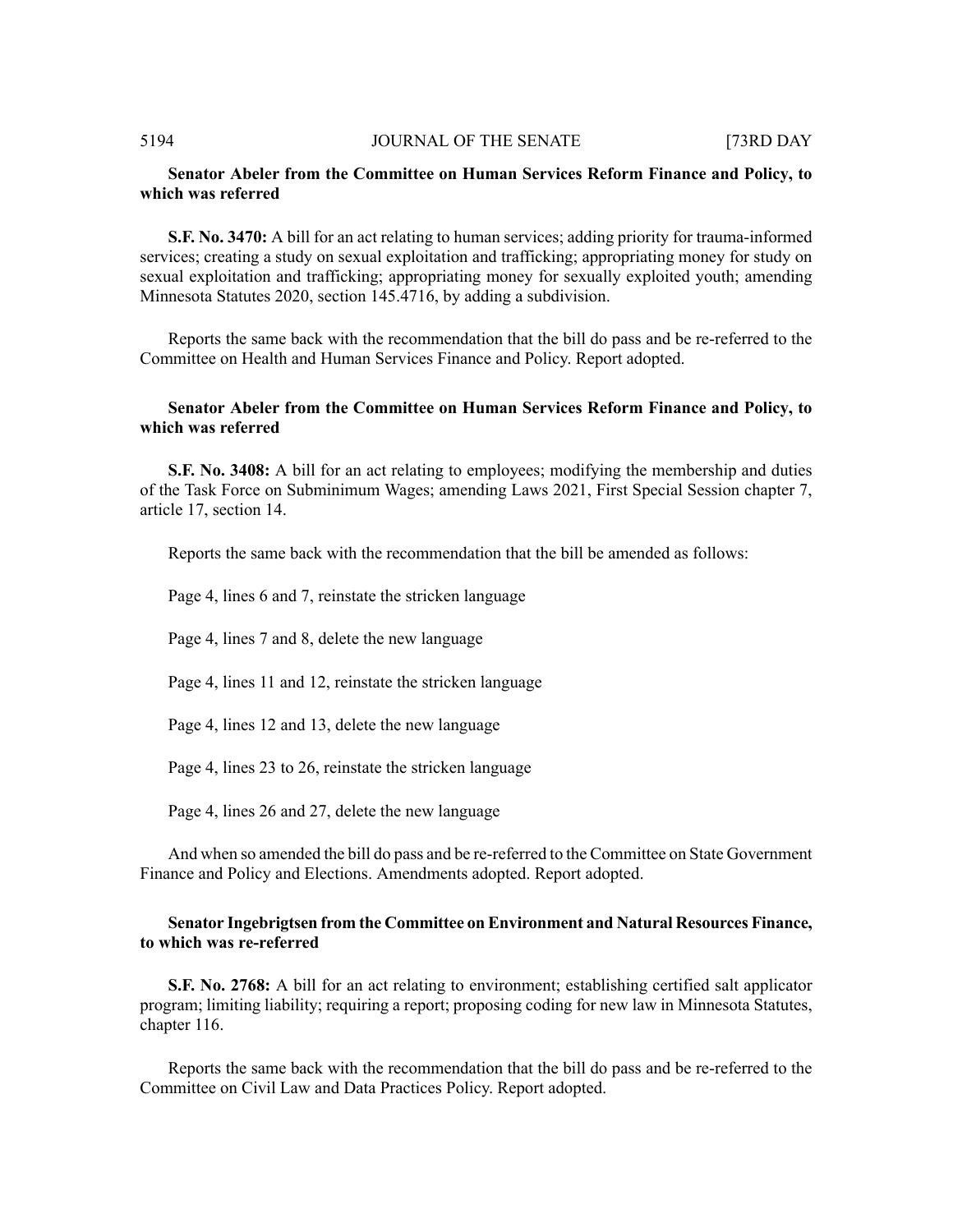# **Senator Senjem from the Committee on Energy and Utilities Finance and Policy, to which was referred**

**S.F. No. 3060:** A bill for an act relating to energy; modifying the property assessed clean energy program; amending Minnesota Statutes 2020, sections 216C.435, subdivisions 3a, 8; 216C.436, subdivision 2.

Reports the same back with the recommendation that the bill be amended as follows:

Delete everything after the enacting clause and insert:

"Section 1. Minnesota Statutes 2020, section 216C.435, subdivision 8, is amended to read:

Subd. 8. **Qualifying commercial real property.** "Qualifying commercial real property" means a multifamily residential dwelling, or a commercial or industrial building, or farmland that the implementing entity has determined, after review of an energy audit or renewable energy system feasibility study, or agronomic assessment, can be benefited by installation of cost-effective energy improvements or land and water improvements, as defined in section 216C.436, subdivision 1b. Qualifying commercial real property includes new construction.

Sec. 2. Minnesota Statutes 2020, section 216C.436, is amended by adding a subdivision to read:

Subd. 1b. **Definition.** For the purposes of this section, "land and water improvements" means:

(1) any improvement to qualifying farmland, as defined in section 273.13, subdivision 23, that is permanent in nature, results in improved agricultural productivity or resiliency, and reduces environmental impact; or

(2) water conservation measures, which includes permanently affixed equipment, appliances, or improvements that reduce a property's water consumption or that enable the property to manage water more efficiently.

Sec. 3. Minnesota Statutes 2020, section 216C.436, subdivision 2, is amended to read:

Subd. 2. **Program requirements.** A commercial PACE loan program must:

(1) impose requirements and conditions on financing arrangements to ensure timely repayment;

(2) require an energy audit or renewable energy system feasibility study to be conducted on the qualifying commercial real property and reviewed by the implementing entity prior to approval of the financing;

(3) require the inspection of all installations and a performance verification of at least ten percent of the cost-effective energy improvements or land and water improvementsfinanced by the program;

(4) not prohibit the financing of all cost-effective energy improvements or land and water improvements not otherwise prohibited by this section;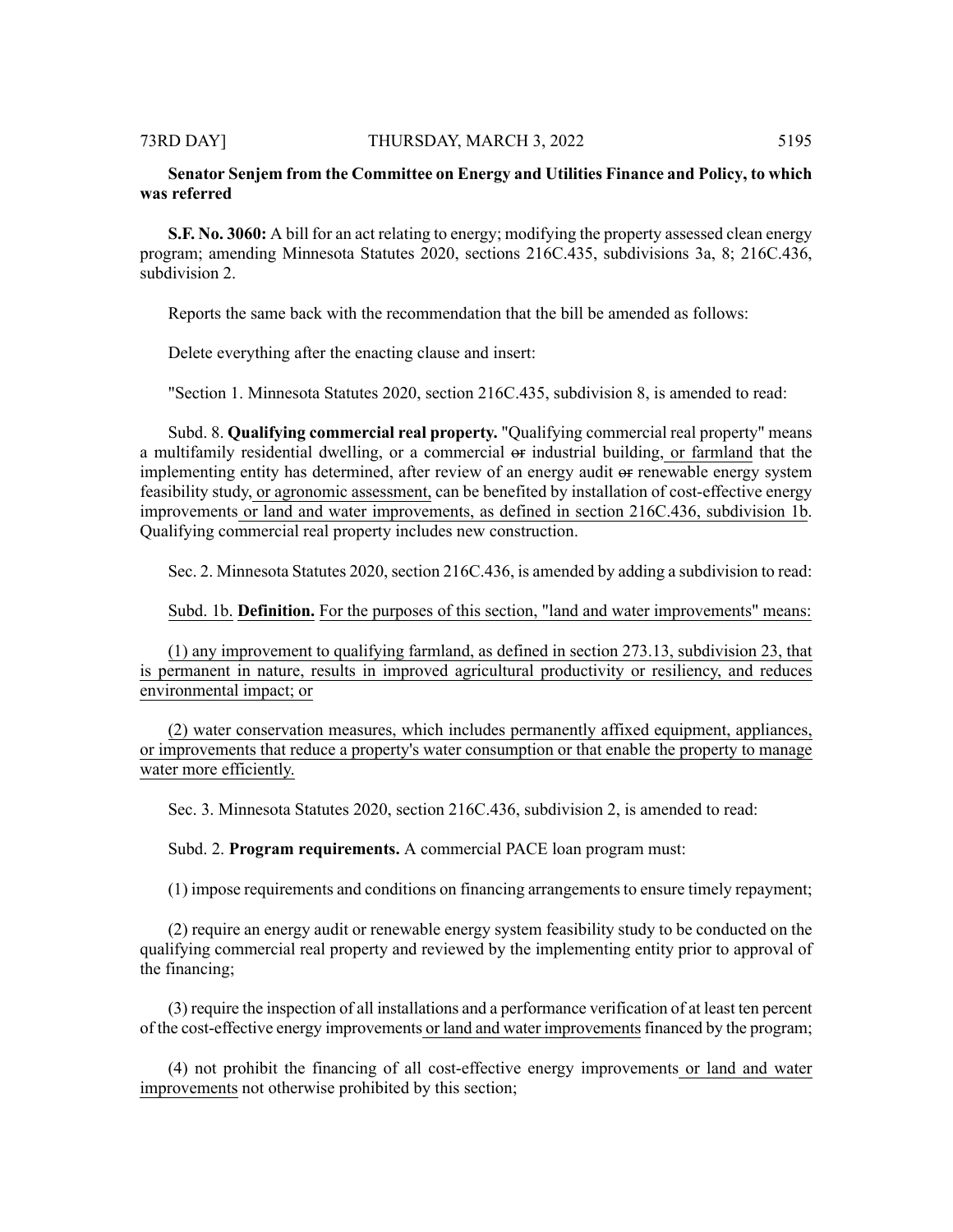(5) require that all cost-effective energy improvements or land and water improvements be made to a qualifying commercial real property prior to, or in conjunction with, an applicant's repayment of financing for cost-effective energy improvements for that property;

(6) have cost-effective energy improvements or land and water improvements financed by the program performed by a licensed contractor as required by chapter 326B or other law or ordinance;

(7) require disclosures to borrowers by the implementing entity of the risks involved in borrowing, including the risk of foreclosure if a tax delinquency results from a default;

(8) provide financing only to those who demonstrate an ability to repay;

(9) not provide financing for a qualifying commercial real property in which the owner is not current on mortgage or real property tax payments;

(10) require a petition to the implementing entity by all owners of the qualifying commercial real property requesting collections of repayments as a special assessment under section 429.101;

(11) provide that payments and assessments are not accelerated due to a default and that a tax delinquency exists only for assessments not paid when due; and

(12) require that liability for special assessments related to the financing runs with the qualifying commercial real property; and

(13) prior to financing any improvements to or imposing any assessment upon qualifying commercial real property, require notice to and written consent from the mortgage lender of any mortgage encumbering or otherwise secured by the qualifying commercial real property."

Amend the title numbers accordingly

And when so amended the bill do pass. Amendments adopted. Report adopted.

# **Senator Senjem from the Committee on Energy and Utilities Finance and Policy, to which was referred**

**S.F. No. 3225:** A bill for an act relating to utilities; increasing an acquisition cost limit requiring Public Utilities Commission approval; amending Minnesota Statutes 2020, section 216B.50, subdivision 1.

Reports the same back with the recommendation that the bill be amended as follows:

Page 1, line 9, delete "\$......." and insert "\$2,000,000"

And when so amended the bill do pass. Amendments adopted. Report adopted.

#### **Senator Rosen from the Committee on Finance, to which was re-referred**

**S.F. No. 2861:** A bill for an act relating to education; modifying short-call substitute teacher requirements; amending Minnesota Statutes 2020, section 122A.18, subdivision 7a, by adding a subdivision.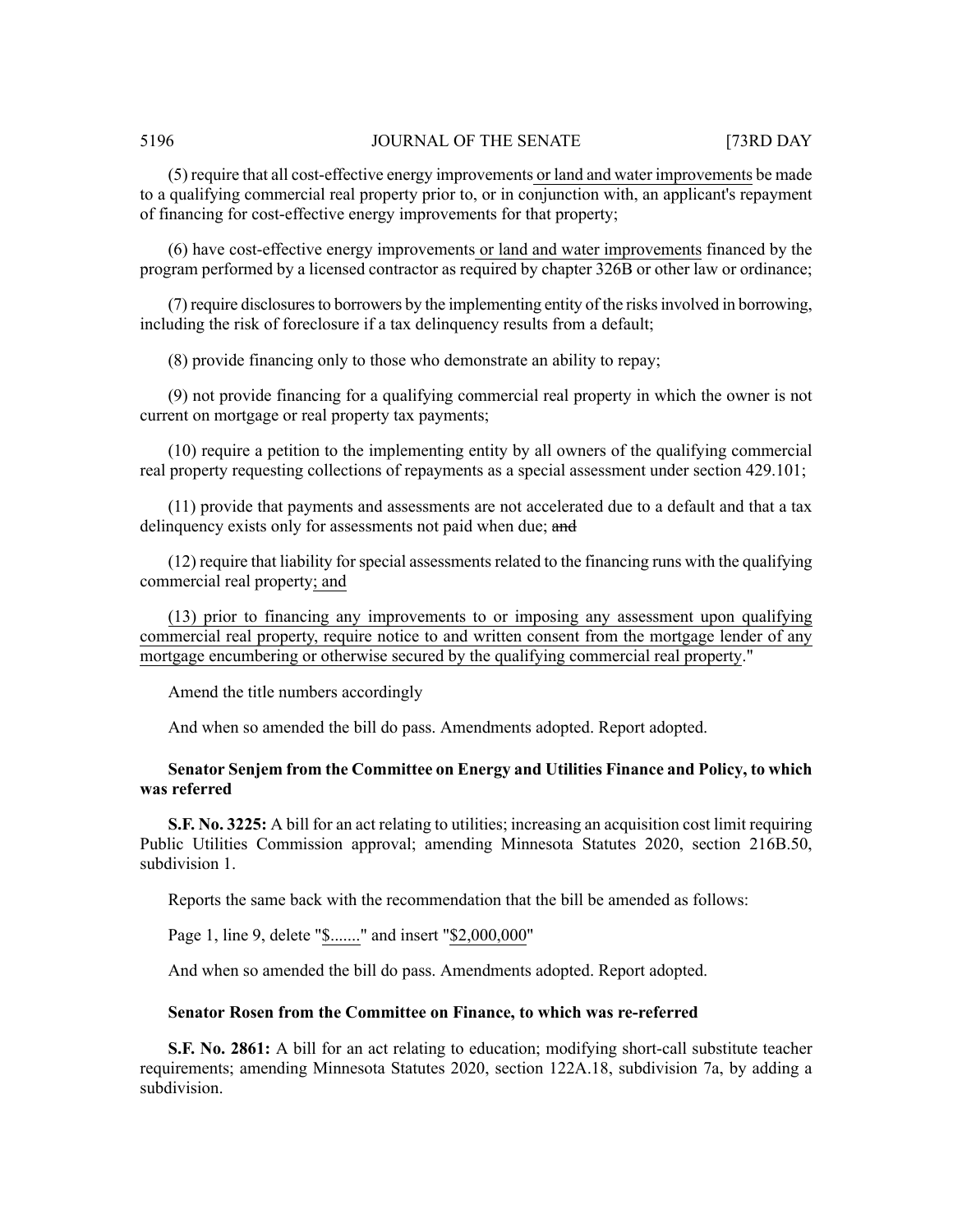Reports the same back with the recommendation that the bill be amended as follows:

Page 3, after line 17, insert:

"(2) the employing district or school requested from the Professional Educator Licensing and Standards Board any relevant hiring information concerning the person;"

Page 3, line 18, delete  $"(2)"$  and insert  $"(3)"$ 

Page 3, line 19, delete "(3)" and insert "(4)"

And when so amended the bill do pass. Amendments adopted. Report adopted.

# **Senator Rosen from the Committee on Finance, to which was re-referred**

**S.F. No. 2302:** A bill for an act relating to health occupations; creating a Nurse Licensure Compact; appropriating money; proposing coding for new law in Minnesota Statutes, chapter 148.

Reports the same back with the recommendation that the bill do pass. Report adopted.

### **Senator Miller, from the Committee on Rules and Administration, to which was referred**

**H.F. No. 2454** for comparison with companion Senate File, reports the following House File was found identical and recommends the House File be given its second reading and substituted for its companion Senate File as follows:

| <b>GENERAL ORDERS</b> |          | <b>CONSENT CALENDAR</b> |          | <b>CALENDAR</b> |          |
|-----------------------|----------|-------------------------|----------|-----------------|----------|
| H.F. No.              | S.F. No. | H.F. No.                | S.F. No. | <b>H.F. No.</b> | S.F. No. |
| 2454                  | 2248     |                         |          |                 |          |

and that the above Senate File be indefinitely postponed.

Pursuant to Rule 45, this report was prepared and submitted by the Secretary of the Senate on behalf of the Committee on Rules and Administration. Report adopted.

#### **Senator Miller, from the Committee on Rules and Administration, to which was referred**

**H.F. No. 2841** for comparison with companion Senate File, reports the following House File was found identical and recommends the House File be given its second reading and substituted for its companion Senate File as follows:

| <b>GENERAL ORDERS</b> |          | <b>CONSENT CALENDAR</b> |           | <b>CALENDAR</b> |          |
|-----------------------|----------|-------------------------|-----------|-----------------|----------|
| H.F. No.              | S.F. No. | H.F. No.                | -S.F. No. | - H.F. No.      | S.F. No. |
| 2841                  | 2638     |                         |           |                 |          |

and that the above Senate File be indefinitely postponed.

Pursuant to Rule 45, this report was prepared and submitted by the Secretary of the Senate on behalf of the Committee on Rules and Administration. Report adopted.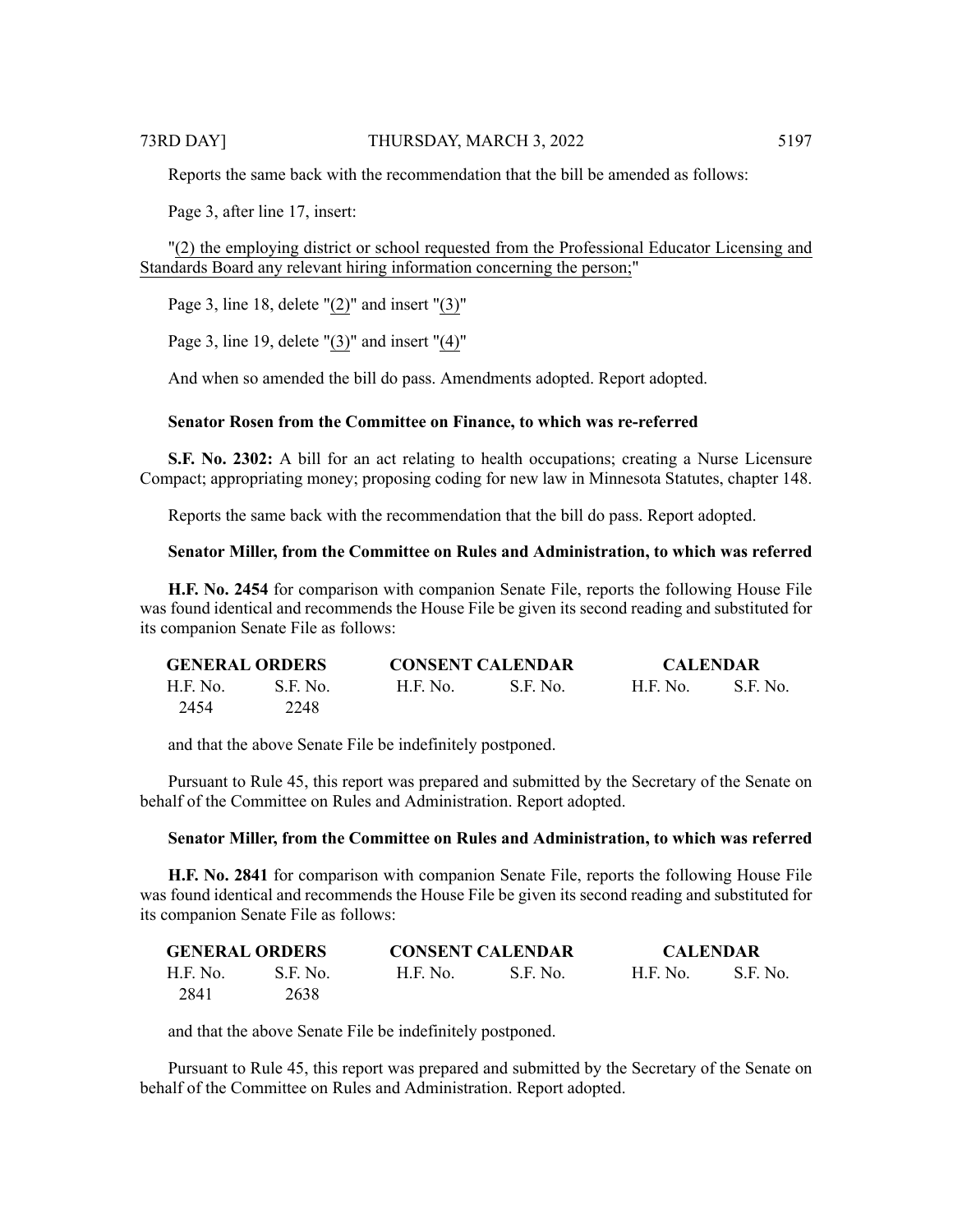# **Senator Senjem from the Committee on Energy and Utilities Finance and Policy, to which was referred the following appointment:**

# PUBLIC UTILITIES COMMISSION **COMMISSIONER** John Tuma

Reports the same back with the recommendation that the appointment be confirmed.

Senator Miller moved that the foregoing committee report be laid on the table. The motion prevailed.

# **Senator Westrom from the Committee on Agriculture and Rural Development Finance and Policy, to which was referred**

**S.F. No. 3585:** A bill for an act relating to agriculture; protecting data about individuals connected to farming or agriculture who seek mental or behavioral health assistance or who contact the Minnesota Farm and Rural Helpline; amending Minnesota Statutes 2020, section 13.643, by adding a subdivision.

Reports the same back with the recommendation that the bill be amended as follows:

Page 1, lines 10 and 16, delete the first "and" and insert a comma and after "Universities" insert ", and any other pass-through recipients"

Page 1, line 11, delete "connected to farming or agriculture"

Page 1, after line 18, insert:

**"EFFECTIVE DATE.** This section is effective the day following final enactment."

Amend the title as follows:

Page 1, line 2, delete "connected to farming or"

Page 1, line 3, delete "agriculture"

And when so amended the bill do pass and be re-referred to the Committee on Civil Law and Data Practices Policy. Amendments adopted. Report adopted.

# **SECOND READING OF SENATE BILLS**

S.F. Nos. 3060, 3225, 2861, and 2302 were read the second time.

# **SECOND READING OF HOUSE BILLS**

H.F. Nos. 2454 and 2841 were read the second time.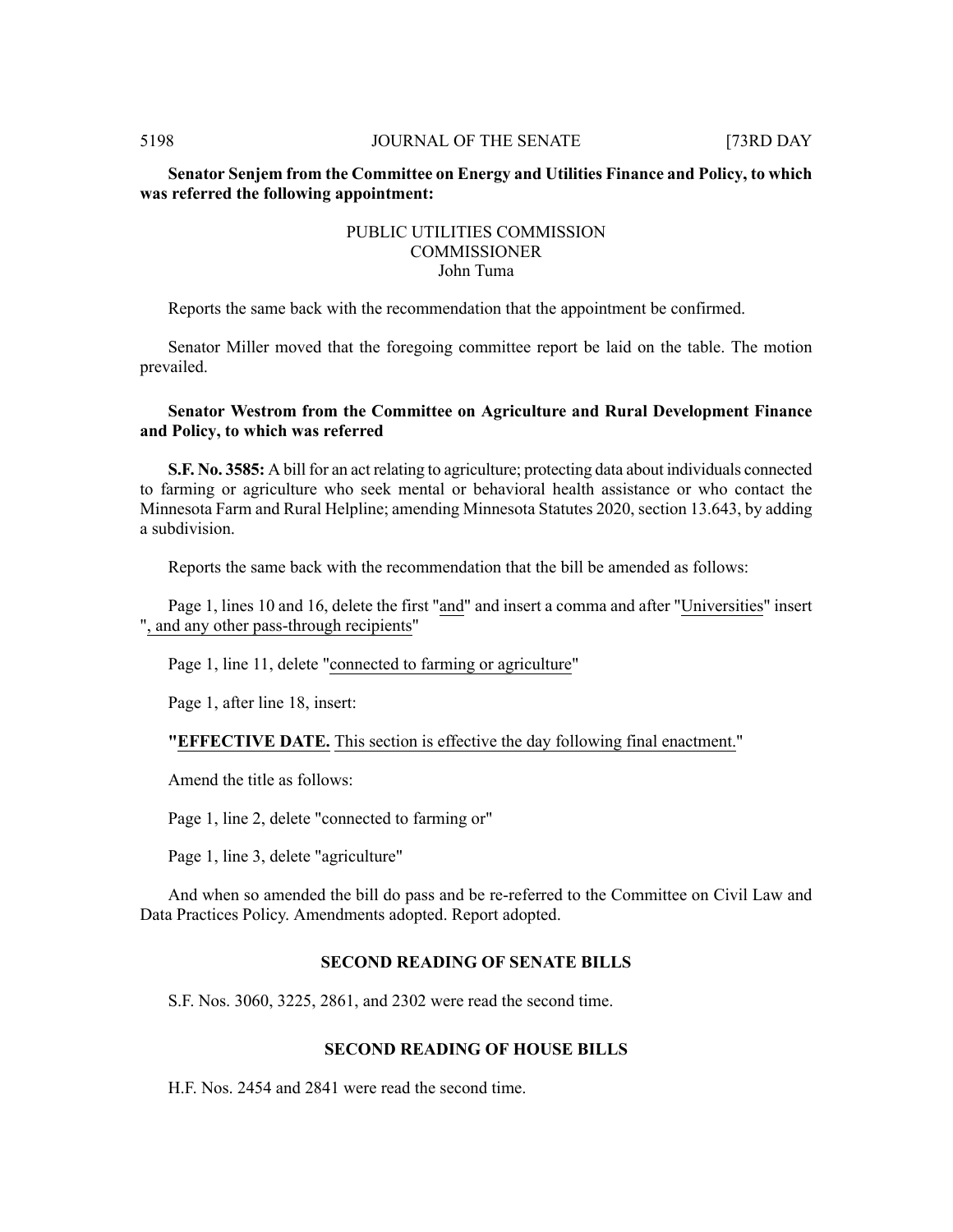# **INTRODUCTION AND FIRST READING OF SENATE BILLS**

The following bills were read the first time.

#### **Senators Koran and Mathews introduced--**

**S.F. No. 3685:** A bill for an act relating to health; requiring the commissioner of health to apply for a federal Schedule I exemption for the medical use of cannabis; amending Minnesota Statutes 2020, section 152.32, subdivision 1.

Referred to the Committee on Health and Human Services Finance and Policy.

# **Senators Johnson and Koran introduced--**

**S.F. No. 3686:** A bill for an act relating to transportation; modifying allocation of state general sales tax revenue related to motor vehicle repair and replacement parts; dedicating sales tax revenue to small cities assistance account and town road account; amending Minnesota Statutes 2020, section 297A.94.

Referred to the Committee on Transportation Finance and Policy.

#### **Senators Johnson, Eichorn, and Bakk introduced--**

**S.F. No. 3687:** A bill for an act relating to natural resources; modifying definition of all-terrain vehicle; amending Minnesota Statutes 2021 Supplement, section 84.92, subdivision 8.

Referred to the Committee on Environment and Natural Resources Policy and Legacy Finance.

# **Senators Abeler, Utke, Klein, Draheim, and Eaton introduced--**

**S.F. No. 3688:** A bill for an act relating to health care; requiring medical assistance to cover seizure detection devices; amending Minnesota Statutes 2021 Supplement, section 256B.0625, subdivision 31.

Referred to the Committee on Health and Human Services Finance and Policy.

# **Senator Nelson introduced--**

**S.F. No. 3689:** A bill for an act relating to health; modifying data collected under the all-payer claims database and uses of this data; requiring the commissioner of health to study and report on systems used by health plan companies and third-party administrators to pay health care providers; amending Minnesota Statutes 2020, sections 62U.04, subdivision 11, by adding a subdivision; 62U.10, subdivision 7; Minnesota Statutes 2021 Supplement, section 62U.04, subdivisions 4, 5.

Referred to the Committee on Commerce and Consumer Protection Finance and Policy.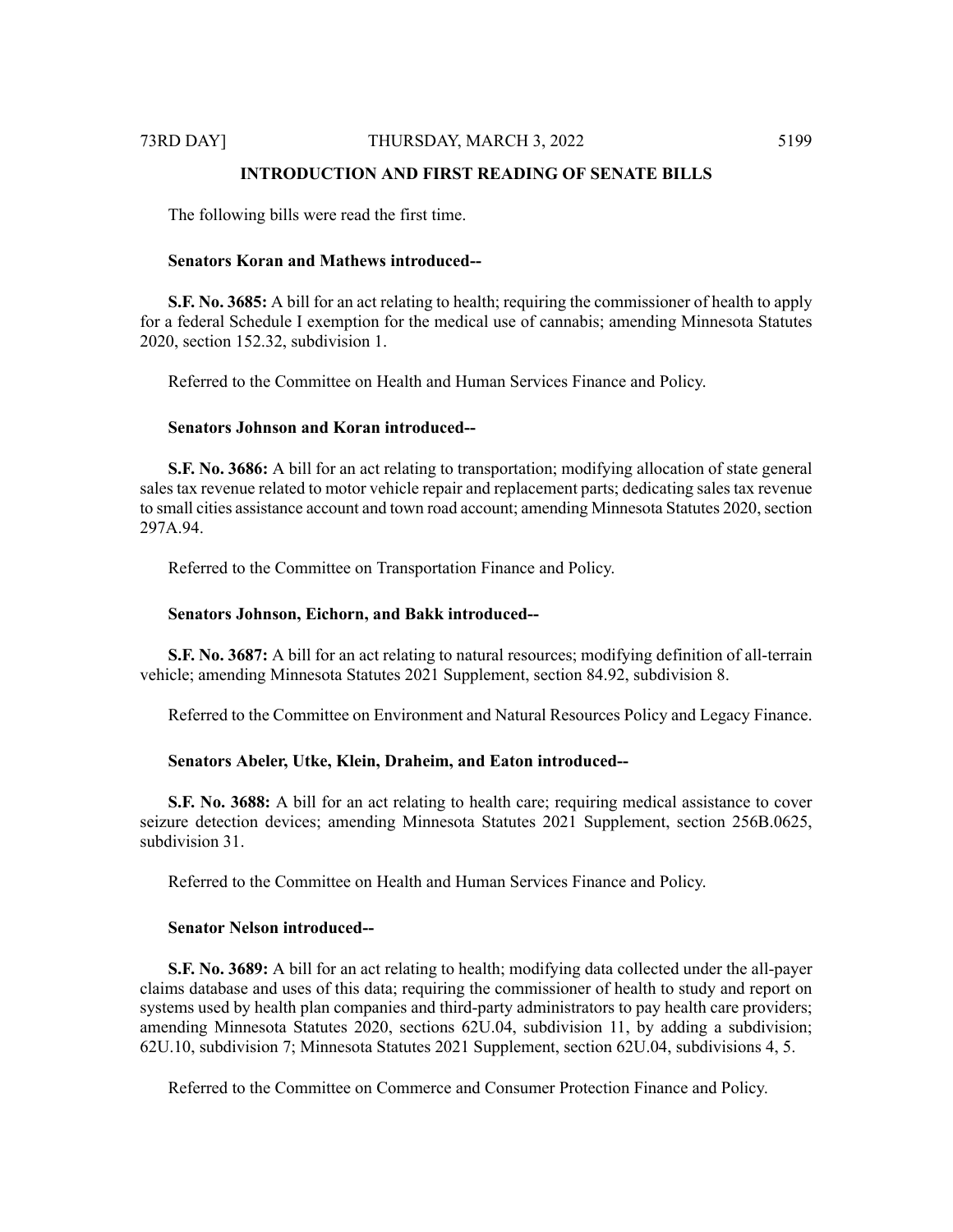#### **Senator Nelson introduced--**

**S.F. No. 3690:** A bill for an act relating to human services; modifying children's therapeutic services and supports; directing the commissioner of human services to develop a new Medicaid-eligible mental health benefit for children and families; requiring a report; amending Minnesota Statutes 2020, section 256B.0943, subdivision 8; Minnesota Statutes 2021 Supplement, section 256B.0943, subdivisions 1, 2, 3, 4, 6, 7, 9; repealing Minnesota Statutes 2020, section 256B.0943, subdivision 8a.

Referred to the Committee on Human Services Reform Finance and Policy.

#### **Senator Nelson introduced--**

**S.F. No. 3691:** A bill for an act relating to taxation; sales and use; providing an exemption for fees related to certain sales and purchases of natural gas.

Referred to the Committee on Taxes.

#### **Senator Nelson, by request, introduced--**

**S.F. No. 3692:** A bill for an act relating to taxation; modifying individual income and corporate franchise taxes, sales taxes, property taxes, local government aids, and other miscellaneous taxes and tax provisions; proposing certain federal conformity for individual income and corporate franchise taxes; modifying and expanding certain income tax credits; proposing new sales tax construction exemptions for certain entities; modifying eligibility for certain property tax programs; proposing public safety aid and soil and water conservation district aid for local governments; proposing onetime direct payments to taxpayers; appropriating money; amending Minnesota Statutes 2020, sections 273.124, subdivisions 6, 13a, 13c, 13d; 273.1245, subdivision 1; 273.1315, subdivision 2; 289A.02, subdivision 7; 290.0123, subdivision 3; 290.0131, by adding subdivisions; 290.0132, subdivision 18, by adding subdivisions; 290.0133, by adding subdivisions; 290.0134, by adding subdivisions; 290.067, subdivisions 1, 2b, by adding a subdivision; 290.0671, subdivision 1a;  $290.0674$ , subdivisions 2, 2a, by adding a subdivision; 290.0675, subdivision 1; 290.091, subdivision 2; 290.095, subdivision 11; 290A.03, subdivision 15; 290B.03, subdivision 1; 290B.04, subdivisions 3, 4; 290B.05, subdivision 1; 291.005, subdivision 1; 297A.71, by adding a subdivision; Minnesota Statutes 2021 Supplement, sections 116J.8737, subdivisions 5, 12; 273.124, subdivisions 13, 14; 273.13, subdivision 23; 289A.08, subdivision 7; 290.01, subdivisions 19, 31; 290.06, subdivision 2c; 290.0671, subdivision 1; 290.993; 297A.75, subdivisions 1, 2, 3; Laws 2021, First Special Session chapter 1, article 2, section 6; proposing coding for new law in Minnesota Statutes, chapter 477A.

Referred to the Committee on Taxes.

#### **Senator Nelson introduced--**

**S.F. No. 3693:** A bill for an act relating to motor vehicles; authorizing the use of digital documents for applying for a driver's license or identification card; amending Minnesota Statutes 2020, section 171.06, by adding a subdivision.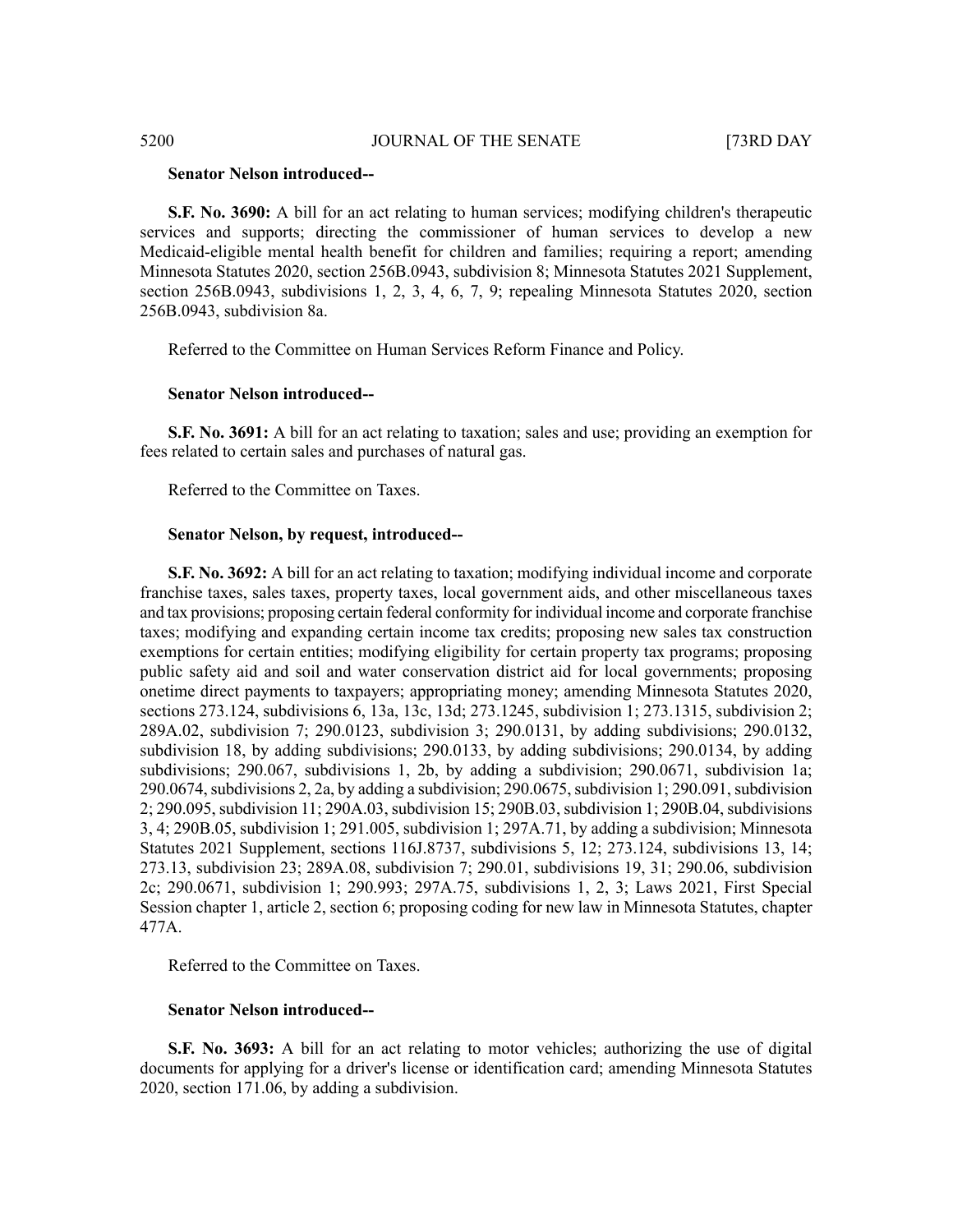Referred to the Committee on Transportation Finance and Policy.

# **Senator Nelson introduced--**

**S.F.** No. 3694: A bill for an act relating to taxation; property; repealing the state general tax; amending Minnesota Statutes 2020, sections 273.1231, subdivision 6; 275.28, subdivision 1; 469.1794, subdivision 5; Minnesota Statutes 2021 Supplement, sections 273.13, subdivision 25; 275.065, subdivision 3; repealing Minnesota Statutes 2020, sections 273.42, subdivision 3; 275.025, subdivisions 3, 4, 5, 6; 276.112; Minnesota Statutes 2021 Supplement, section 275.025, subdivisions 1, 2.

Referred to the Committee on Taxes.

#### **Senator Nelson introduced--**

**S.F. No. 3695:** A bill for an act relating to taxation; lawful gambling; modifying the combined net receipts tax; modifying the calculation for the stadium reserve; amending Minnesota Statutes 2020, sections 297E.02, subdivision 6; 297E.021, subdivision 2.

Referred to the Committee on Taxes.

#### **Senators Nelson, Housley, and Miller introduced--**

**S.F. No. 3696:** A bill for an act relating to workforce development; appropriating money for a health care simulation training center in southeast Minnesota; requiring reports.

Referred to the Committee on Jobs and Economic Growth Finance and Policy.

# **Senators Rest, Dziedzic, and Klein introduced--**

**S.F. No. 3697:** A bill for an act relating to taxation; property; establishing public safety aid for local governments and Tribal governments; appropriating money; proposing coding for new law in Minnesota Statutes, chapter 477A.

Referred to the Committee on Taxes.

#### **Senator Kiffmeyer introduced--**

**S.F. No. 3698:** A bill for an act relating to human services; modifying base grant amount calculation for family child care providers; amending Laws 2021, First Special Session chapter 7, article 14, section 21, subdivision 4.

Referred to the Committee on Human Services Reform Finance and Policy.

# **Senators Abeler and Nelson introduced--**

**S.F. No. 3699:** A bill for an act relating to human services; establishing a hospice respite and end-of-life care medical assistance benefit for individuals under the age of 22; amending Minnesota Statutes 2020, section 256B.0625, subdivision 22, by adding a subdivision.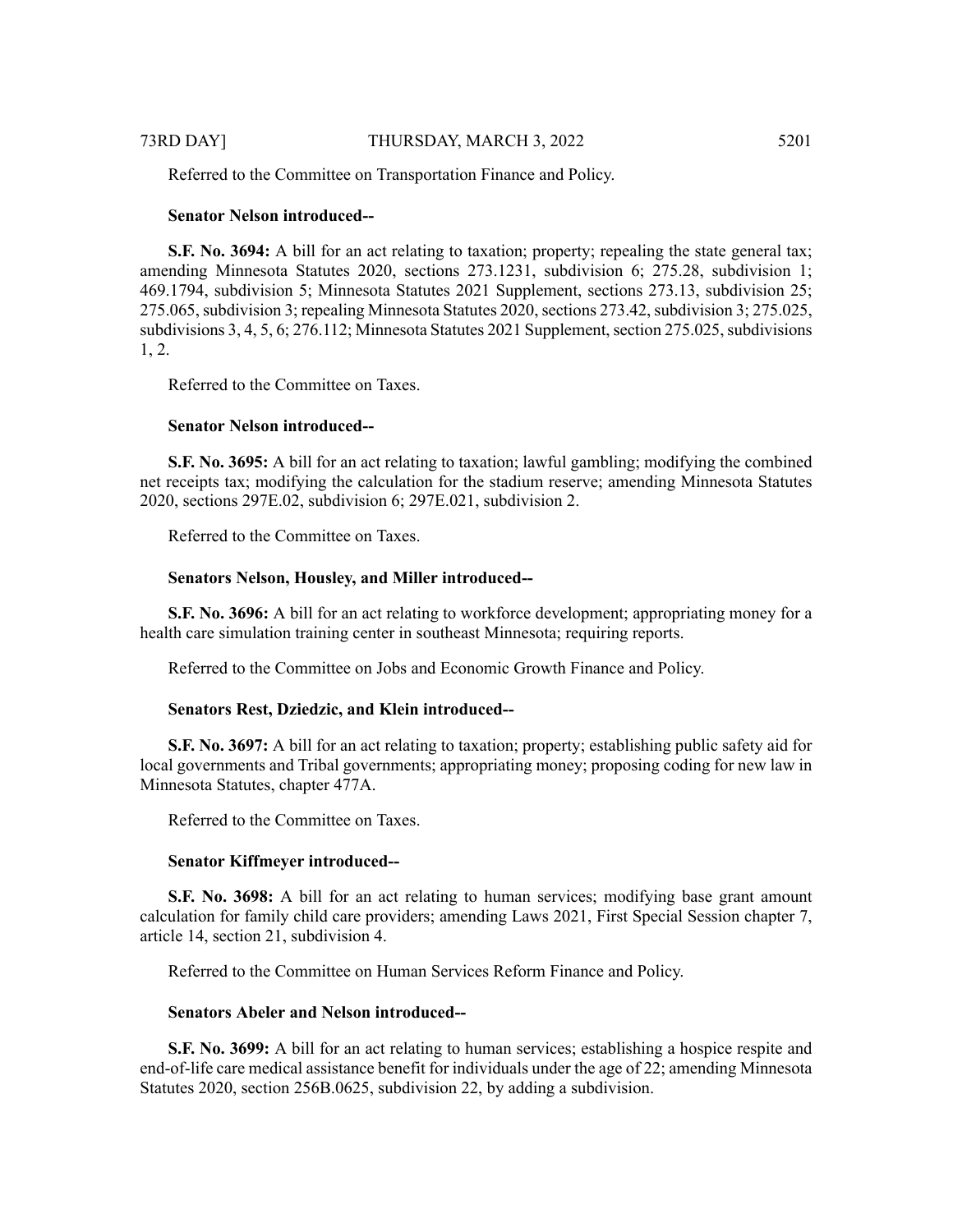Referred to the Committee on Health and Human Services Finance and Policy.

# **Senator Weber introduced--**

**S.F. No. 3700:** A bill for an act relating to capital investment; appropriating money for the water quality and storage program; authorizing the sale and issuance of state bonds.

Referred to the Committee on Capital Investment.

### **Senator Ruud introduced--**

**S.F. No. 3701:** A bill for an act relating to legacy; appropriating money to maintain dedicated funding website.

Referred to the Committee on Environment and Natural Resources Policy and Legacy Finance.

### **Senator Ruud introduced--**

**S.F. No. 3702:** A bill for an act relating to taxation; local sales and use; authorizing the city of Aitkin to impose a local sales and use tax.

Referred to the Committee on Taxes.

# **Senator Ruud introduced--**

**S.F. No. 3703:** A bill for an act relating to liquor; regulating direct shippers of wine; imposing sales and use taxes, liquor gross receipts taxes, and excise taxes on direct shipments of wine; providing for licensing; providing for classification of data; requiring reports; amending Minnesota Statutes 2020, sections 13.6905, by adding a subdivision; 295.75, subdivision 4; 297A.83, subdivision 1; 297G.07,subdivision 1; 299A.706; 340A.304; 340A.417; proposing coding for new law in Minnesota Statutes, chapter 340A.

Referred to the Committee on Commerce and Consumer Protection Finance and Policy.

#### **Senator Ruud introduced--**

**S.F. No. 3704:** A bill for an act relating to state lands; modifying requirements for conveying easements and leasing state lands; adding to and deleting from state parks and state forests; authorizing sale of certain surplus state land; amending Minnesota Statutes 2020, section 84.632; Minnesota Statutes 2021 Supplement, sections 84.63; 84.631; 92.502.

Referred to the Committee on Environment and Natural Resources Policy and Legacy Finance.

# **Senators Abeler and Hoffman introduced--**

**S.F. No. 3705:** A bill for an act relating to human services; establishing the Task Force on Disability Services Accessibility and pilot projects; requiring a report; appropriating money.

Referred to the Committee on Human Services Reform Finance and Policy.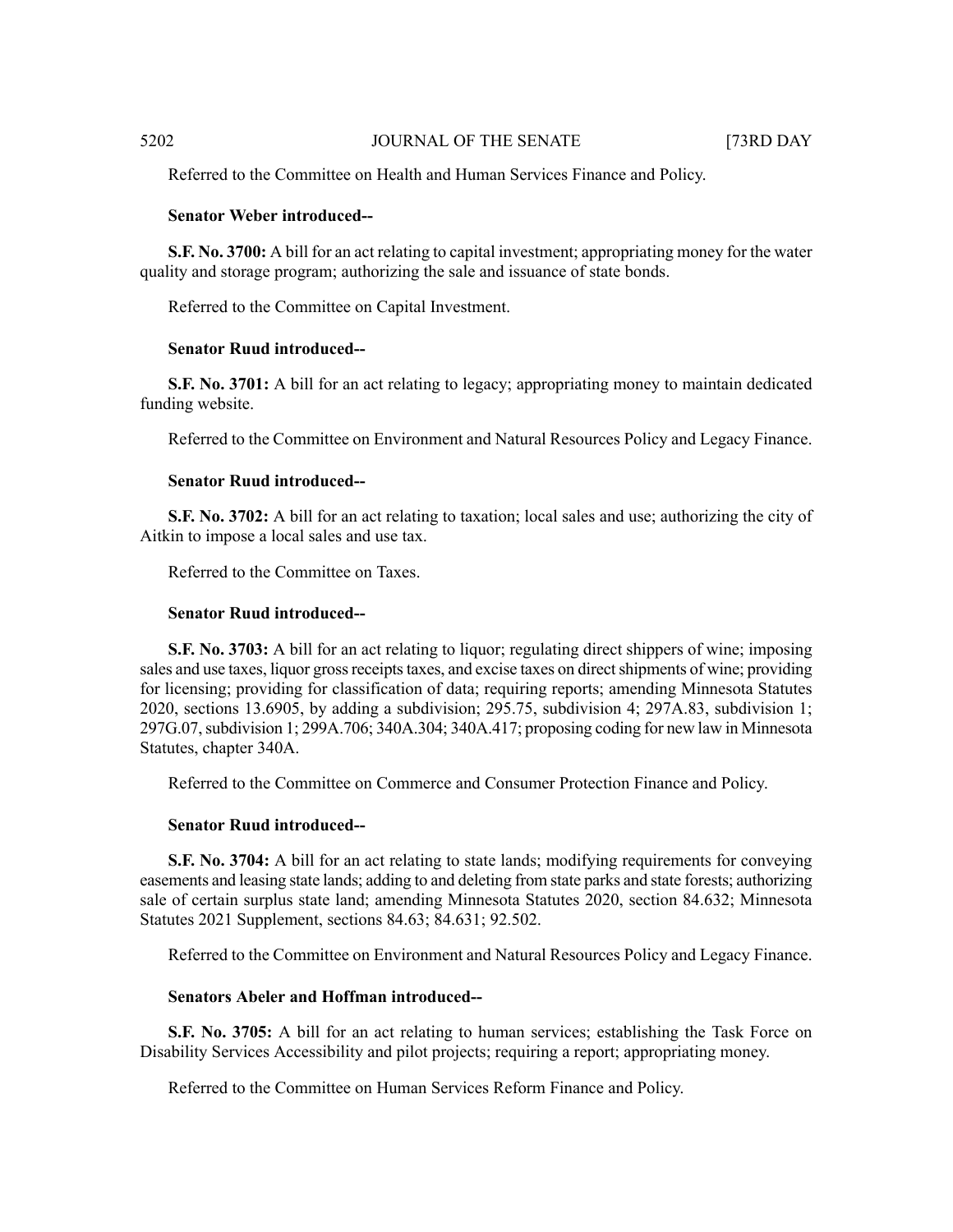#### 73RD DAY] THURSDAY, MARCH 3, 2022 5203

# **Senator Weber introduced--**

**S.F. No. 3706:** A bill for an act relating to taxation; property; modifying the first tier valuation limit for agricultural homestead property; amending Minnesota Statutes 2020, section 273.11, subdivision 23.

Referred to the Committee on Taxes.

#### **Senator Johnson Stewart introduced--**

**S.F. No. 3707:** A bill for an act relating to capital investment; appropriating money for Hopkins Crossroads Trail improvements in Minnetonka; authorizing the sale and issuance of state bonds.

Referred to the Committee on Capital Investment.

# **Senator Jasinski, by request, introduced--**

**S.F. No. 3708:** A bill for an act relating to local taxes; authorizing Rice County to impose a local sales and use tax.

Referred to the Committee on Taxes.

#### **Senator Jasinski introduced--**

**S.F. No. 3709:** A bill for an act relating to capital investment; appropriating money for the Northern Links Trail; authorizing the sale and issuance of state bonds.

Referred to the Committee on Capital Investment.

#### **Senator Senjem introduced--**

**S.F. No. 3710:** A bill for an act relating to human services; appropriating money for families experiencing homelessness in Ramsey County.

Referred to the Committee on Human Services Reform Finance and Policy.

#### **Senator Dahms introduced--**

**S.F. No. 3711:** A bill for an act relating to agriculture; appropriating money for the Forever Green Agriculture Initiative at the University of Minnesota.

Referred to the Committee on Agriculture and Rural Development Finance and Policy.

#### **Senators Duckworth, Clausen, Draheim, Goggin, and Pratt introduced--**

**S.F. No. 3712:** A bill for an act relating to capital investment; appropriating money for a regional public safety training center in Lakeville; authorizing the sale and issuance of state bonds.

Referred to the Committee on Capital Investment.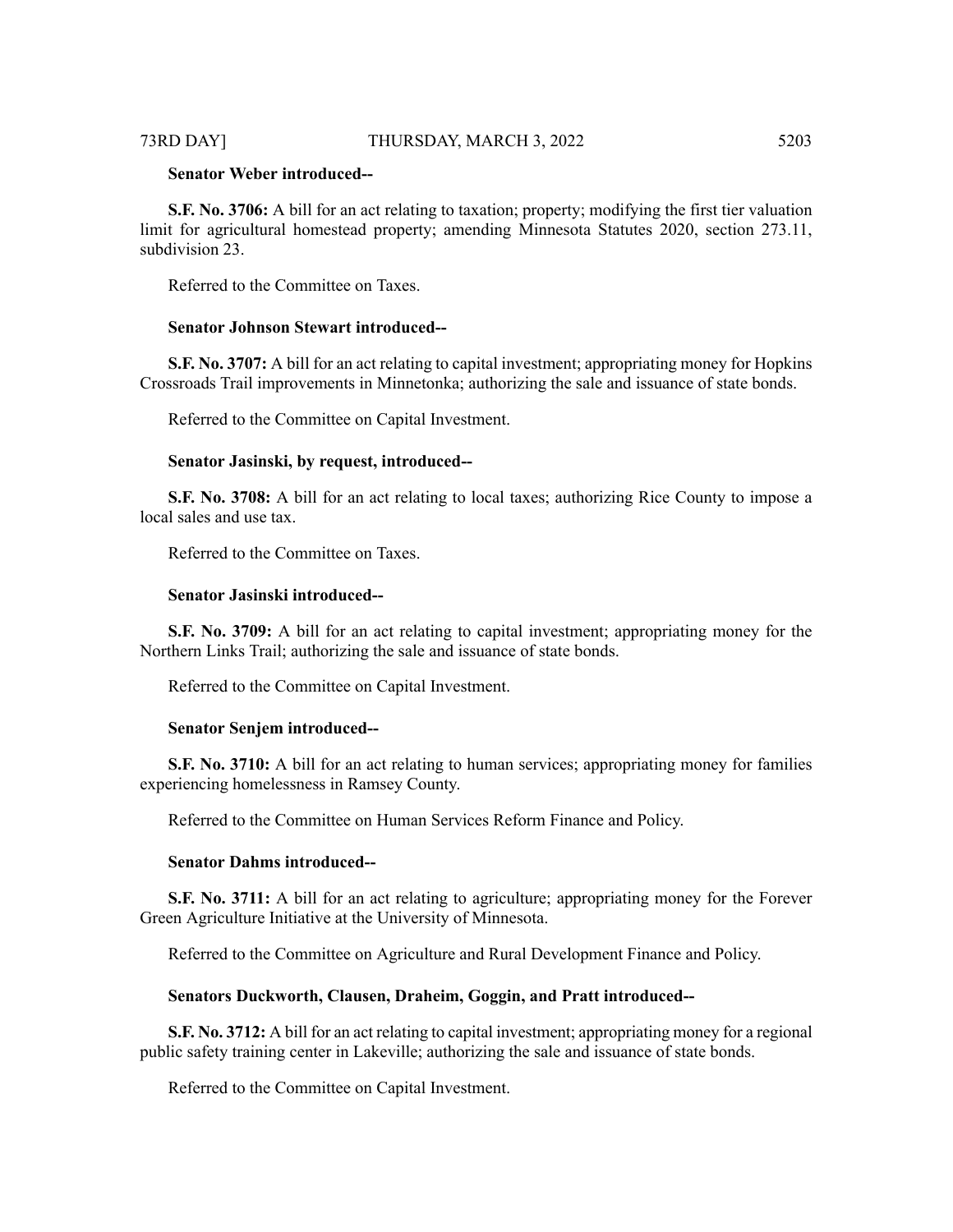### **Senators Dziedzic and Dibble introduced--**

**S.F. No. 3713:** A bill for an act relating to capital investment; appropriating money for expansion of the Central City Storm Tunnel in the city of Minneapolis; authorizing the sale and issuance of state bonds.

Referred to the Committee on Capital Investment.

### **Senators Rarick, Abeler, Clausen, Duckworth, and Jasinski introduced--**

**S.F. No. 3714:** A bill for an act relating to higher education; strengthening the Increase Teachers of Color Act; providing supplemental financing for grants to underrepresented student teachers and the aspiring teachers of color scholarship pilot program; appropriating money.

Referred to the Committee on Higher Education Finance and Policy.

# **Senator Mathews introduced--**

**S.F. No. 3715:** A bill for an act relating to economic development; modifying the community energy transition grant program; appropriating money; amending Minnesota Statutes 2020, section 116J.55, subdivisions 1, 5.

Referred to the Committee on Jobs and Economic Growth Finance and Policy.

#### **Senators Koran, Draheim, Eichorn, and Dibble introduced--**

**S.F. No. 3716:** A bill for an act relating to health; providing for the regulation of certain products containing cannabinoids; limiting the sale of products containing cannabinoids to individuals 21 years of age or older; requiring labeling of cannabinoid products to contain a barcode or matrix barcode; establishing that products containing cannabinoids that meet the regulation requirements are not controlled substances; amending Minnesota Statutes 2020, sections 151.72, subdivisions 1, 2, 3, 4, 6; 152.02, subdivision 2; Minnesota Statutes 2021 Supplement, section 151.72, subdivision 5.

Referred to the Committee on Health and Human Services Finance and Policy.

### **Senators Murphy and Eaton introduced--**

**S.F. No. 3717:** A bill for an act relating to human services; appropriating money for a mobile nurse clinic in rural and urban areas.

Referred to the Committee on Health and Human Services Finance and Policy.

# **Senator Tomassoni introduced--**

**S.F. No. 3718:** A bill for an act relating to higher education; expanding workforce development scholarships; amending Minnesota Statutes 2021 Supplement, section 136F.38, subdivision 3.

Referred to the Committee on Higher Education Finance and Policy.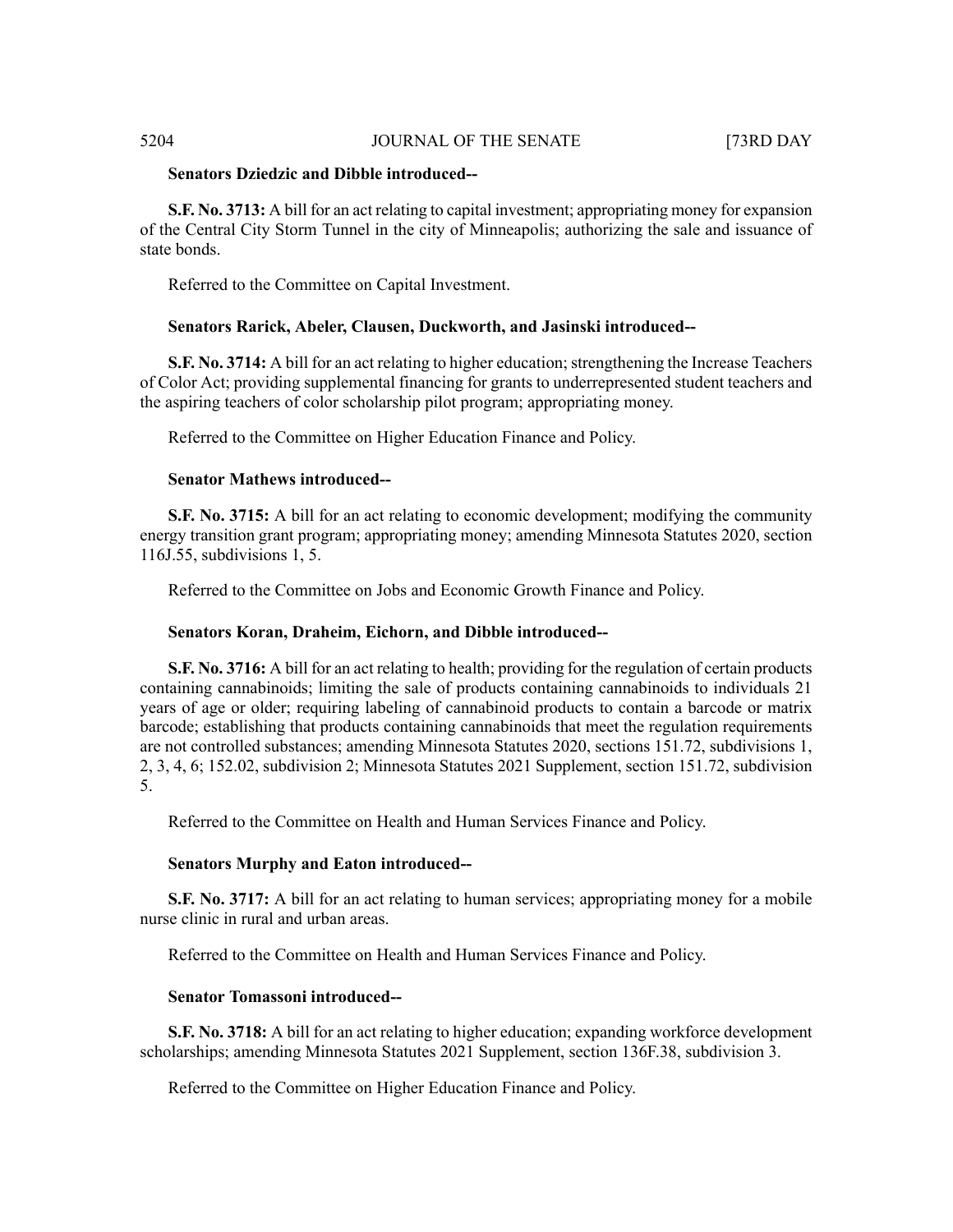# **Senator Rarick introduced--**

**S.F. No. 3719:** A bill for an act relating to taxation; sales and use; removing lawn care and related services from the sales tax base; amending Minnesota Statutes 2020, section 297A.61, subdivision 3; repealing Minnesota Statutes 2020, section 297A.67, subdivision 25.

Referred to the Committee on Taxes.

# **Senator Torres Ray introduced--**

**S.F. No. 3720:** A bill for an act relating to children; appropriating money for the Quality Parenting Initiative.

Referred to the Committee on Human Services Reform Finance and Policy.

#### **Senator Pappas introduced--**

**S.F. No. 3721:** A bill for an act relating to capital investment; appropriating money for The Black Gate.

Referred to the Committee on Jobs and Economic Growth Finance and Policy.

#### **Senator Hawj introduced--**

**S.F. No. 3722:** A bill for an act relating to capital investment; appropriating money for an Innovation Center in St. Paul.

Referred to the Committee on Jobs and Economic Growth Finance and Policy.

#### **Senators Bigham, Latz, Dibble, Duckworth, and Ingebrigtsen introduced--**

**S.F. No. 3723:** A bill for an act relating to data practices; requiring the commissioner of information technology services to establish a central statewide repository for portable recording system data; requiring the state auditor to conduct a biennial audit; appropriating money; amending Minnesota Statutes 2021 Supplement, section 13.825, subdivision 9.

Referred to the Committee on Technology and Reform Policy.

#### **Senators Bigham, Latz, Pappas, and Limmer introduced--**

**S.F. No. 3724:** A bill for an act relating to public safety; appropriating money for corrections supervision services, Community Corrections Act, and county probation officer reimbursement.

Referred to the Committee on Judiciary and Public Safety Finance and Policy.

#### **Senators Bigham, Kent, Duckworth, and Ingebrigtsen introduced--**

**S.F. No. 3725:** A bill for an act relating to public safety; providing bonus payments to local correctional officers and 911 dispatchers; appropriating money.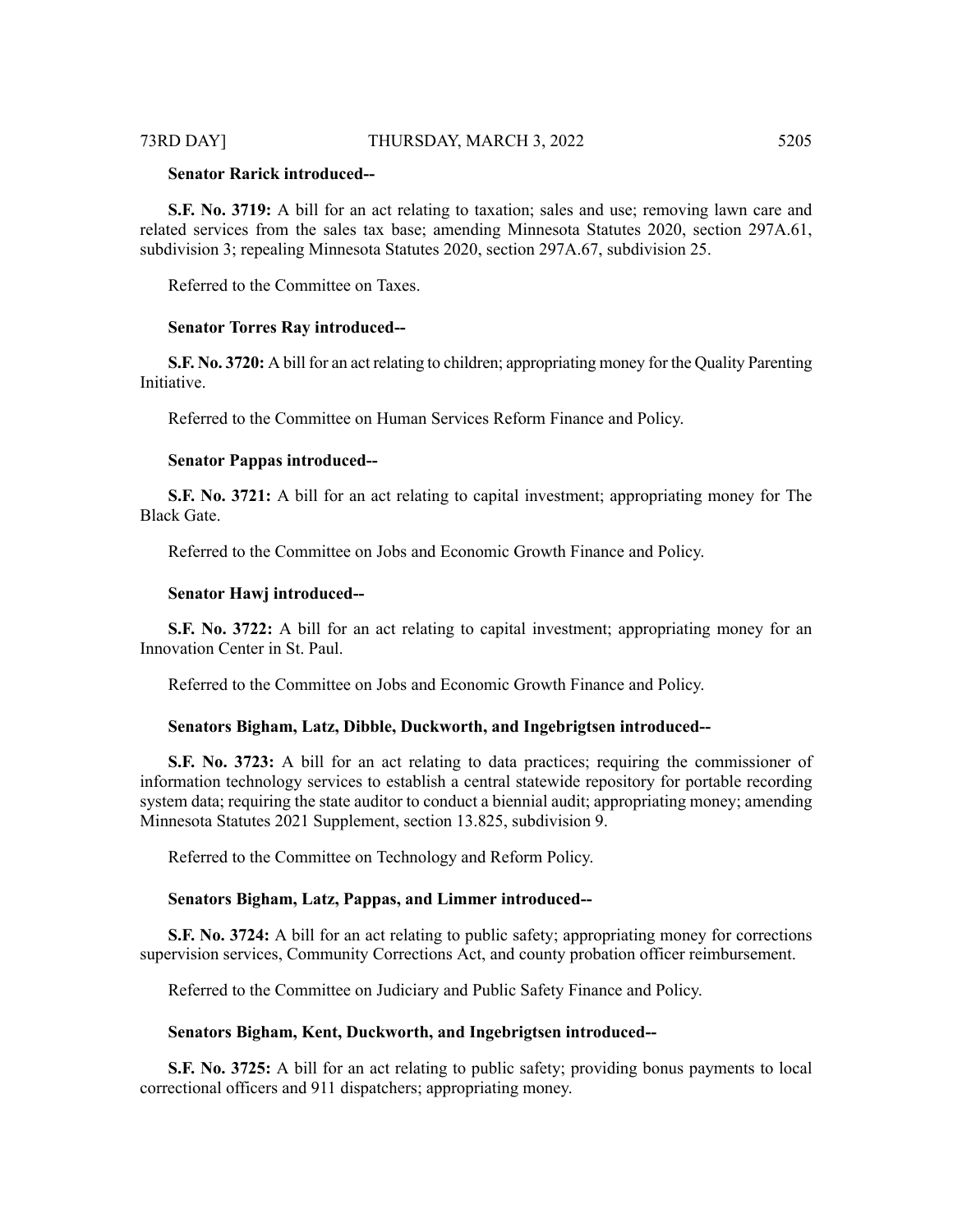Referred to the Committee on Judiciary and Public Safety Finance and Policy.

#### **Senators Abeler, Pappas, Eken, and Kent introduced--**

**S.F. No. 3726:** A bill for an act relating to health; requiring hospital core staffing plans; requiring hospital staffing studies; appropriating money; amending Minnesota Statutes 2020, sections 144.55, subdivision 6; 144.653, subdivision 5; 144.7055; 144.7067, by adding a subdivision; 144A.53, subdivision 2; proposing coding for new law in Minnesota Statutes, chapter 144.

Referred to the Committee on Health and Human Services Finance and Policy.

#### **Senator Housley introduced--**

**S.F. No. 3727:** A bill for an act relating to commerce; changing publication requirements relating to personal property in self-storage; amending Minnesota Statutes 2021 Supplement, section 514.973, subdivision 4.

Referred to the Committee on Civil Law and Data Practices Policy.

#### **Senators Abeler, Bigham, and Housley introduced--**

**S.F. No. 3728:** A bill for an act relating to judiciary; establishing statutory procedure to assess competency of defendant to stand trial; providing for contested hearings; establishing forensic navigators; requiring forensic navigators to provide services to certain defendants; establishing continuing supervision for certain defendants found incompetent to stand trial; authorizing administration of neuroleptic medications; establishing requirements to restore certain defendants to competence; establishing planning and implementation committee; establishing certification program for competence restoration programs; appropriating money; proposing coding for new law in Minnesota Statutes, chapter 628.

Referred to the Committee on Human Services Reform Finance and Policy.

### **MOTIONS AND RESOLUTIONS**

Senator Dibble moved that the names of Senators Osmek and Wiger be added as co-authors to S.F. No. 938. The motion prevailed.

Senator Eichorn moved that the name of Senator Weber be added as a co-author to S.F. No. 1356. The motion prevailed.

Senator Chamberlain moved that the name of Senator Pappas be added as a co-author to S.F. No. 1856. The motion prevailed.

Senator Tomassoni moved that the names of Senators Bakk and Eichorn be added as co-authors to S.F. No. 2286. The motion prevailed.

Senator Dornink moved that the name of Senator Draheim be added as a co-author to S.F. No. 2652. The motion prevailed.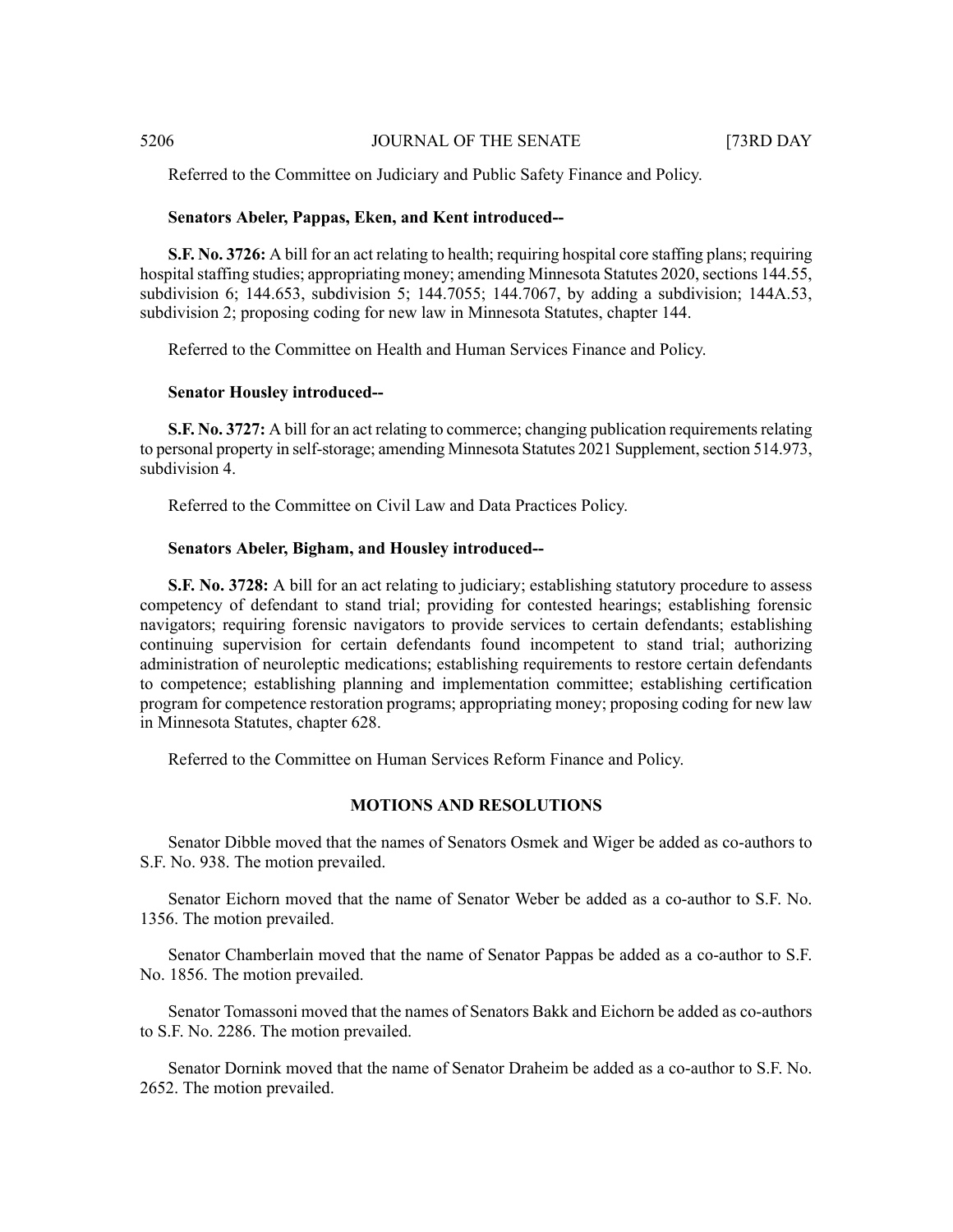Senator Pappas moved that the name of Senator Latz be added as a co-author to S.F. No. 2732. The motion prevailed.

Senator Dziedzic moved that the name of Senator Pappas be added as a co-author to S.F. No. 2978. The motion prevailed.

Senator Pappas moved that the name of Senator Johnson Stewart be added as a co-author to S.F. No. 2992. The motion prevailed.

Senator Putnam moved that the name of Senator Wiklund be added as a co-author to S.F. No. 3002. The motion prevailed.

Senator Draheim moved that the name of Senator Klein be added as a co-author to S.F. No. 3257. The motion prevailed.

Senator Abeler moved that the name of Senator Draheim be added as a co-author to S.F. No. 3355. The motion prevailed.

Senator Pappas moved that the name of Senator Latz be added as a co-author to S.F. No. 3387. The motion prevailed.

Senator Hoffman moved that the name of Senator Klein be added as a co-author to S.F. No. 3416. The motion prevailed.

Senator Osmek moved that the name of Senator Dibble be added as a co-author to S.F. No. 3482. The motion prevailed.

Senator Rarick moved that the name of Senator Dornink be added as a co-author to S.F. No. 3497. The motion prevailed.

Senator Draheim moved that the name of Senator Dornink be added as a co-author to S.F. No. 3511. The motion prevailed.

Senator Rosen moved that the name of Senator Duckworth be added as a co-author to S.F. No. 3540. The motion prevailed.

Senator Rosen moved that the name of Senator Duckworth be added as a co-author to S.F. No. 3546. The motion prevailed.

Senator Koran moved that the name of Senator Wiklund be added as a co-author to S.F. No. 3578. The motion prevailed.

Senator Senjem moved that the name of Senator Dornink be added as a co-author to S.F. No. 3604. The motion prevailed.

Senator Housley moved that the name of Senator Pratt be added as a co-author to S.F. No. 3610. The motion prevailed.

Senator Tomassoni moved that the names of Senators Housley and Pratt be added as co-authors to S.F. No. 3621. The motion prevailed.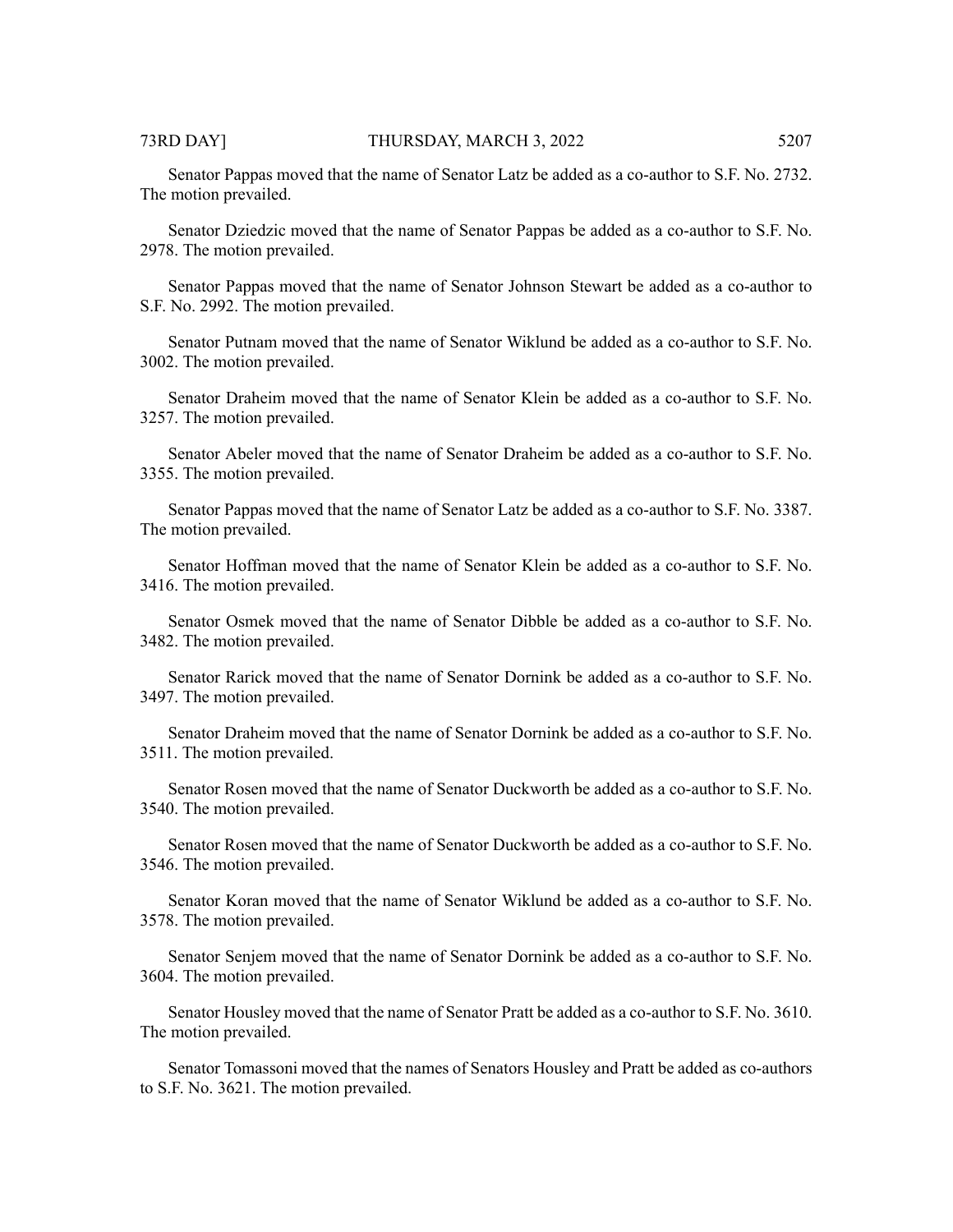Senator McEwen moved that the name of Senator Johnson Stewart be added as a co-author to S.F. No. 3633. The motion prevailed.

Senator McEwen moved that the name of Senator Johnson Stewart be added as a co-author to S.F. No. 3634. The motion prevailed.

Senator Mathews moved that the name of Senator Bigham be added as a co-author to S.F. No. 3636. The motion prevailed.

Senator Cwodzinski moved that the name of Senator Kunesh be added as a co-author to S.F. No. 3649. The motion prevailed.

Senator Senjem moved that the name of Senator Duckworth be added as a co-author to S.F. No. 3651. The motion prevailed.

Senator Draheim moved that the name of Senator Dziedzic be added as a co-author to S.F. No. 3677. The motion prevailed.

#### **Senator Hawj introduced --**

**Senate Resolution No. 104:** A Senate resolution recognizing Kangyee Vang as a Hmong news media pioneer.

Referred to the Committee on Rules and Administration.

# **Senators Klein, López Franzen, Port, Johnson Stewart, and McEwen introduced --**

**Senate Resolution No. 105:** A Senate resolution relating to opposition of the criminalization of physicians providing care within their scope of training and accepted standard of medical care for their specialty.

Referred to the Committee on Rules and Administration.

#### **SPECIAL ORDERS**

Pursuant to Rule 26, Senator Miller, Chair of the Committee on Rules and Administration, designated the following bills a Special Orders Calendar to be heard immediately:

S.F. Nos. 2729 and 2575.

### **SPECIAL ORDER**

**S.F. No. 2729:** A bill for an act relating to education; making changes to school district board meetings and charter school board meetings; amending Minnesota Statutes 2020, sections 123B.09, subdivision 6; 124E.07, subdivision 8.

Senator Port moved to amend S.F. No. 2729 as follows: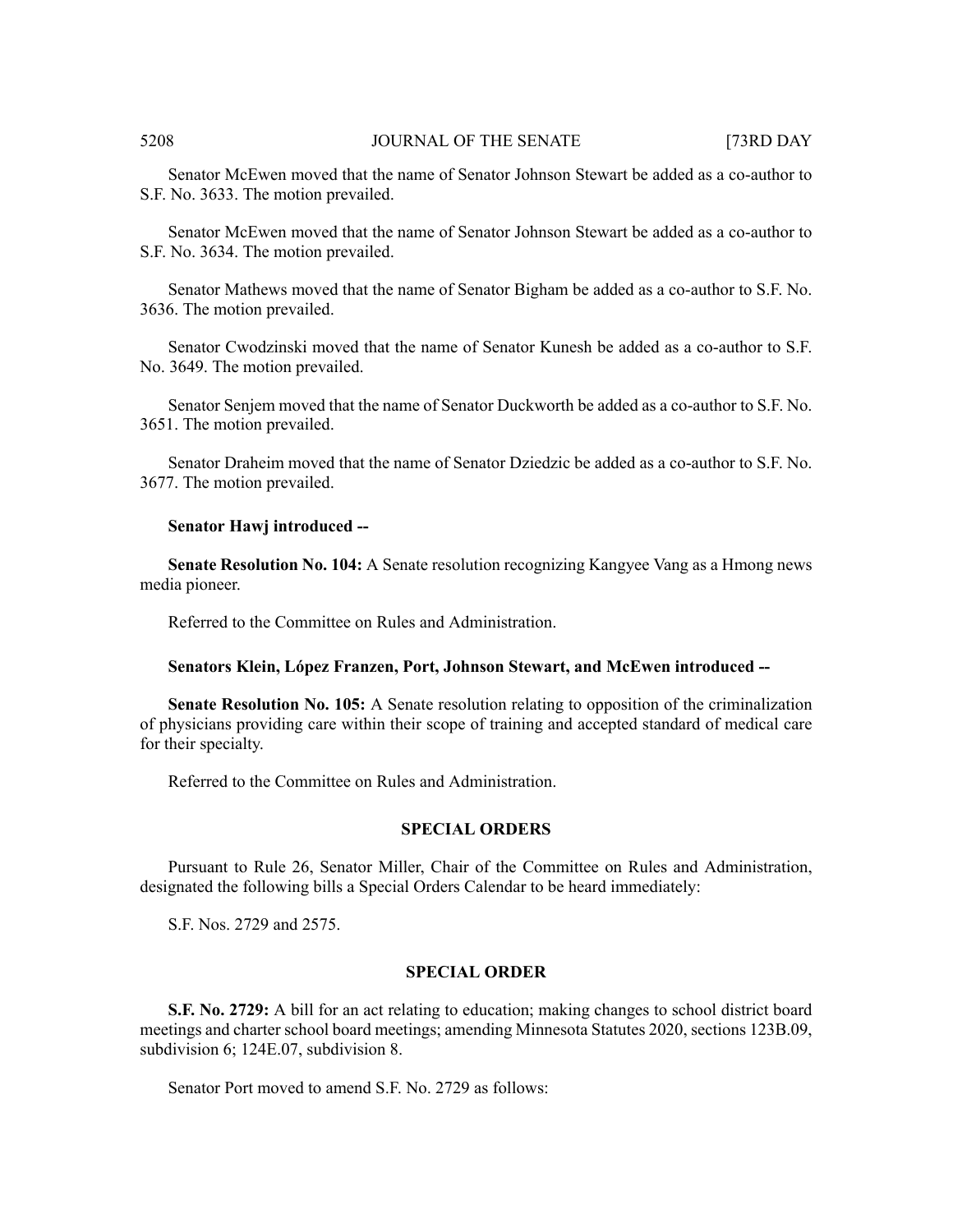Page 1, line 12, after "The" insert "board may require a person providing testimony at a board meeting to publicly disclose their city or town of residence. Except for the city or town of residence, the"

Page 2, line 5, delete "A" and insert "The board may require a person providing testimony at a board meeting to publicly disclose their city or town of residence. Except for the city or town of residence, a"

The motion prevailed. So the amendment was adopted.

S.F. No. 2729 was read the third time, as amended, and placed on its final passage.

The question was taken on the passage of the bill, as amended.

The roll was called, and there were yeas 67 and nays 0, as follows:

Those who voted in the affirmative were:

| Abeler      | Draheim   | Ingebrigtsen    | Marty   | Rest       |
|-------------|-----------|-----------------|---------|------------|
| Anderson    | Duckworth | Isaacson        | Mathews | Rosen      |
| Bakk        | Dziedzic  | Jasinski        | McEwen  | Ruud       |
| Benson      | Eaton     | Johnson         | Miller  | Senjem     |
| Bigham      | Eichorn   | Johnson Stewart | Murphy  | Tomassoni  |
| Carlson     | Eken      | Kent            | Nelson  | Torres Ray |
| Chamberlain | Fateh     | Kiffmeyer       | Newman  | Utke       |
| Champion    | Frentz    | Klein           | Newton  | Weber      |
| Clausen     | Gazelka   | Koran           | Osmek   | Westrom    |
| Coleman     | Goggin    | Kunesh          | Pappas  | Wiger      |
|             |           |                 |         |            |
| Cwodzinski  | Hawj      | Lang            | Port    | Wiklund    |
| Dahms       | Hoffman   | Latz            | Pratt   |            |
| Dibble      | Housley   | Limmer          | Putnam  |            |
| Dornink     | Howe      | López Franzen   | Rarick  |            |

Pursuant to Rule 40, Senator Johnson cast the affirmative vote on behalf of the following Senators: Lang, Tomassoni, and Westrom.

Pursuant to Rule 40, Senator Hawj cast the affirmative vote on behalf of the following Senator: Fateh.

So the bill, as amended, was passed and its title was agreed to.

# **SPECIAL ORDER**

**S.F.** No. 2575: A bill for an act relating to education; modifying parental curriculum review provisions; amending Minnesota Statutes 2020, section 120B.20.

S.F. No. 2575 was read the third time and placed on its final passage.

The question was taken on the passage of the bill.

The roll was called, and there were yeas 37 and nays 30, as follows:

Those who voted in the affirmative were:

Abeler Anderson Bakk Benson Chamberlain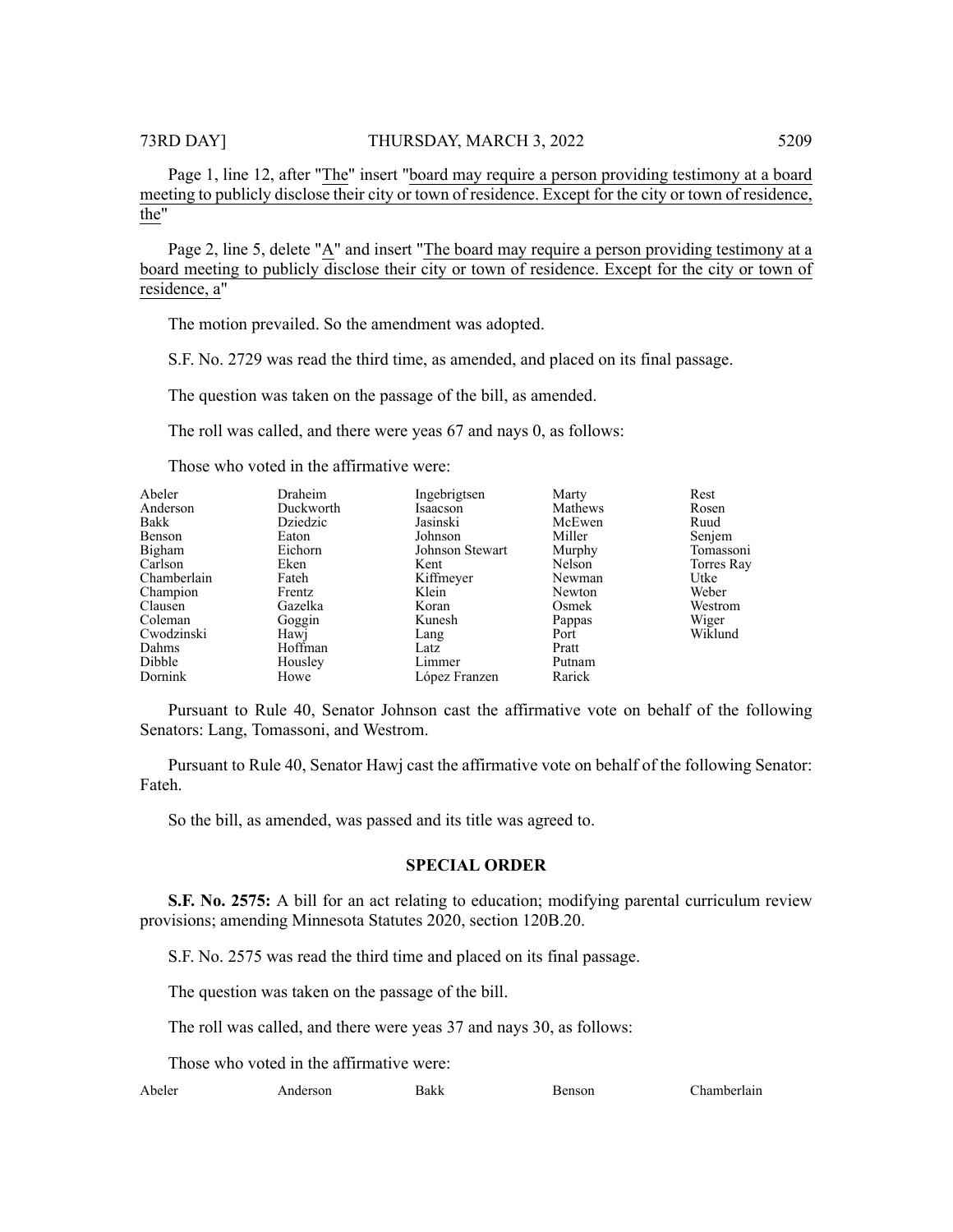| Coleman<br>Dahms<br>Dornink<br>Draheim<br>Duckworth<br>Eichorn | Gazelka<br>Goggin<br>Housley<br>Howe<br>Ingebrigtsen<br>Jasinski | Kiffmeyer<br>Koran<br>Lang<br>Limmer<br>Mathews<br>Miller | Newman<br>Osmek<br>Pratt<br>Rarick<br>Rosen<br>Ruud | Tomassoni<br>Utke<br>Weber<br>Westrom |
|----------------------------------------------------------------|------------------------------------------------------------------|-----------------------------------------------------------|-----------------------------------------------------|---------------------------------------|
| Eken                                                           | Johnson                                                          | Nelson                                                    | Senjem                                              |                                       |
|                                                                |                                                                  |                                                           |                                                     |                                       |

Pursuant to Rule 40, Senator Johnson cast the affirmative vote on behalf of the following Senators: Lang and Tomassoni.

Those who voted in the negative were:

| Bigham        | Dziedzic | Isaacson        | López Franzen | Port       |
|---------------|----------|-----------------|---------------|------------|
| Carlson       | Eaton    | Johnson Stewart | Marty         | Putnam     |
| Champion      | Fateh    | Kent            | McEwen        | Rest       |
| Clausen       | Frentz   | Klein           | Murphy        | Torres Ray |
| Cwodzinski    | Hawi     | Kunesh          | Newton        | Wiger      |
| <b>Dibble</b> | Hoffman  | Latz            | Pappas        | Wiklund    |

Pursuant to Rule 40, Senator Hawj cast the negative vote on behalf of the following Senator: Fateh.

So the bill passed and its title was agreed to.

# **ADJOURNMENT**

Senator Miller moved that the Senate do now adjourn until 11:00 a.m., Monday, March 7, 2022. The motion prevailed.

Cal R. Ludeman, Secretary of the Senate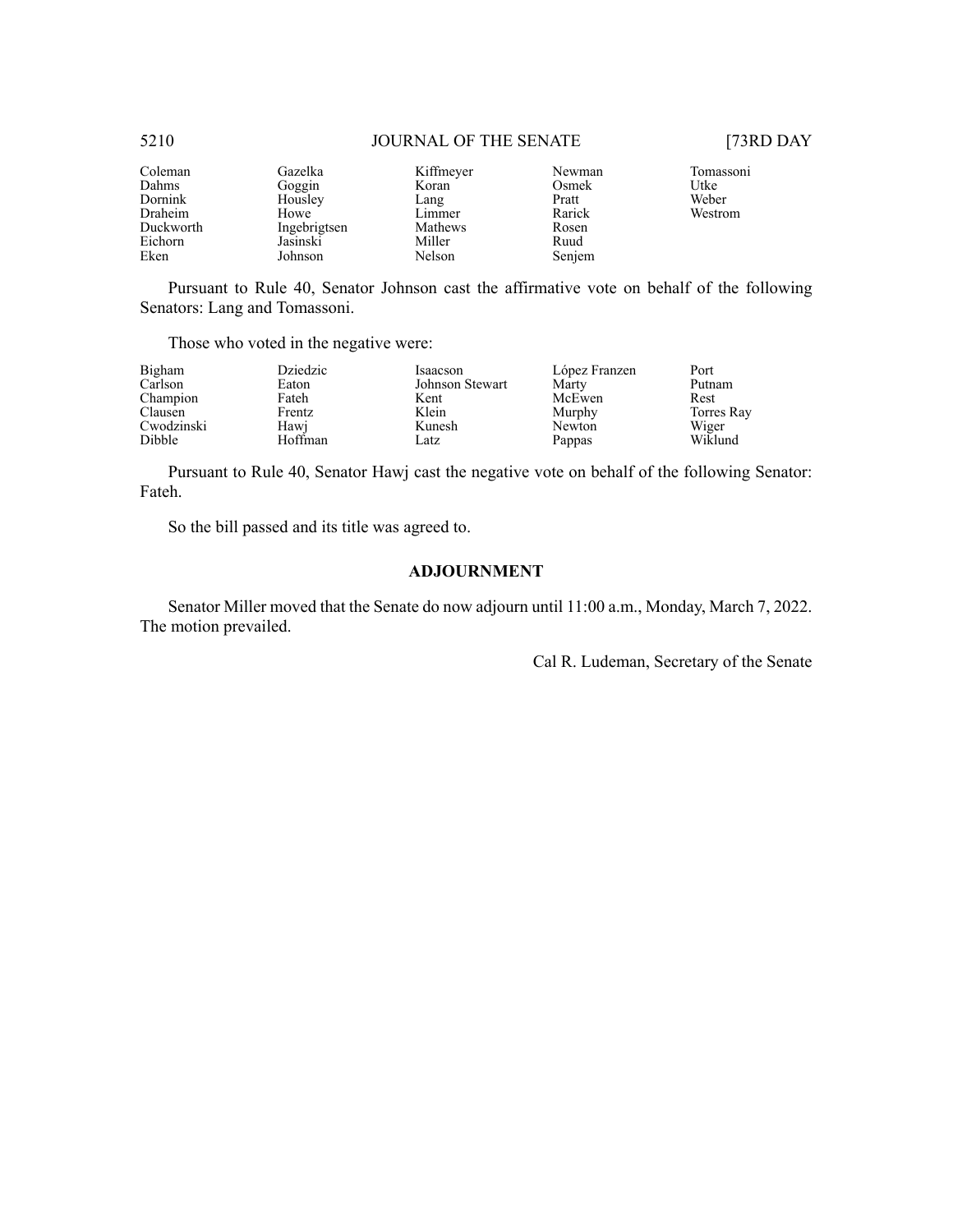# **INDEX TO DAILY JOURNAL**

# **Thursday, March 3, 2022**

# **REPORTS OF COMMITTEES**

| S.F. Nos. | Page                     | H.F. Nos. | Page |
|-----------|--------------------------|-----------|------|
|           |                          | 24545197  |      |
|           |                          | 2841 5197 |      |
|           | $2861$ 5196              |           |      |
|           |                          |           |      |
|           | $3225$ 5196              |           |      |
|           | $3408$ 5194              |           |      |
|           |                          |           |      |
|           | $3585 \dots  \dots 5198$ |           |      |

 . . . . . . . . . . . . 5207 . . . . . . . . . . . . 5207

| I.F. Nos. |             | Page |
|-----------|-------------|------|
|           | $2454$ 5197 |      |
|           | $2841$ 5197 |      |

# **SECOND READINGS**

| S.F. Nos. | Page        | H.F. Nos. | Page |
|-----------|-------------|-----------|------|
|           | $2302$ 5198 | 24545198  |      |
|           | $2861$ 5198 | 2841 5198 |      |
|           | $3060$ 5198 |           |      |
|           | $3225$ 5198 |           |      |

### **INTRODUCTION AND FIRST READING OF SENATE BILLS**

S.F Nos. 3685 to 3728 . . . . . . . . . . . . . . . . . Pages 5199 to 5206

### **MOTIONS AND RESOLUTIONS**

| S.F. Nos. | Page                             | H.F. Nos. | Page |
|-----------|----------------------------------|-----------|------|
|           | $938 \ldots  \ldots 5206$        |           |      |
|           | $1356$ 5206                      |           |      |
|           | $1856 \ldots \ldots \ldots 5206$ |           |      |
|           | $2286$ 5206                      |           |      |
|           | $2652$ 5206                      |           |      |
|           |                                  |           |      |
|           | $2978$ 5207                      |           |      |
|           | $2992$ 5207                      |           |      |
|           |                                  |           |      |
|           |                                  |           |      |
|           | $3355 \dots $ 5207               |           |      |
|           | $3387 \dots $ 5207               |           |      |